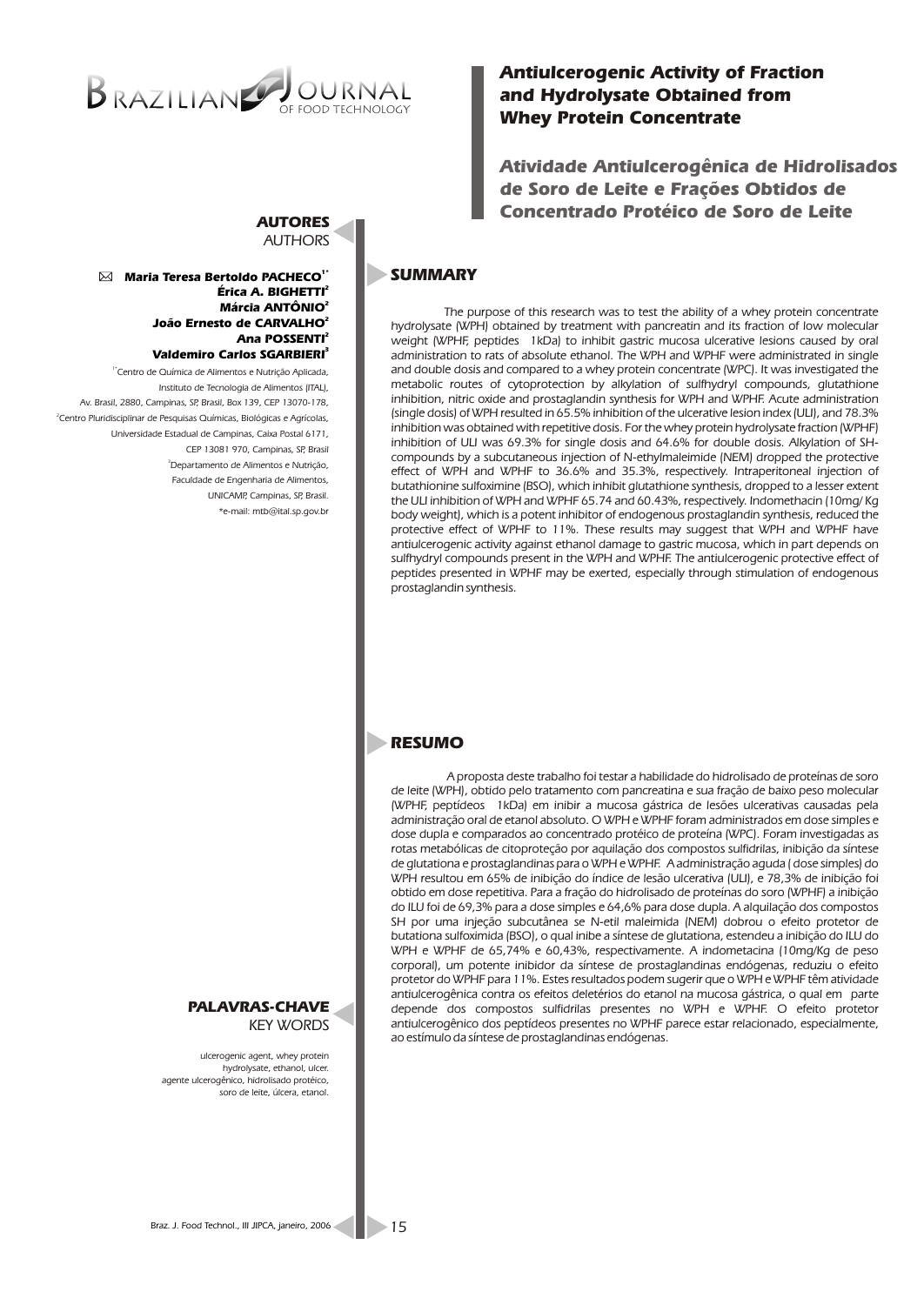*Antiulcerogenic Activity of Fraction and Hydrolysate Obtained from Whey Protein Concentrate*



# *1. INTRODUCTION*

*Ethanol is an irritant agent to the gastric mucosa, which is capable of destroying the mucus and bicarbonate layer protect the mucosa against gastric acid and other chemical aggressors. Ethanol acts blocking the cytoprotection by precipitating proteins, originating free radicals and decreasing concentration of sulfhydryl compounds in the mucosa cells. Investigations in this area has found that extracts and vegetable oils are able to protect the gastric mucosa of the deleterious effect of ethanol, by stimulating the synthesis of glutathione (GSH) in the cells of the gastric epithelium. It was attributed to different mechanisms mediated by glutathione; the first one would be through the synthesis and increased concentration of glutathione in the cells and subsequently GSH mediating the formation of different anti-inflammatory prostaglandins. The GSH acts as cofator in some steps in the synthesis of prostaglandin acting in the conversion of the PG<sub>2</sub> to PGH<sub>2</sub> and the subsequent conversion to PGE . The prostaglandin <sup>2</sup> synthetase enzyme is inable to synthesize PgE in the depletion <sup>2</sup> of glutathione [1-3].*

*Bovine milk whey proteins have been pointed out as nutrient possessing functional properties capable of modulating some physiological activities in the animal* 

*Table 1 Amino acid profiles of whey protein concentrate (WPC) and its hydrolysate (WPH) produced by pancreatin and low molecular weight peptides fraction (WPHF).*

| Amino acids<br>(g/100g prot) | <b>WPC</b> | <b>WPH</b> | <b>WPHF</b> |
|------------------------------|------------|------------|-------------|
| Asp                          | 10.50      | 10.71      | 10.57       |
| Thr                          | 6.88       | 7.17       | 6.48        |
| Ser                          | 5.53       | 5.48       | 5.14        |
| Glu                          | 17.81      | 18.36      | 18.77       |
| Pro                          | 5.97       | 5.95       | 5.64        |
| Gly                          | 1.79       | 1.76       | 1.75        |
| Ala                          | 4.75       | 4.71       | 5.32        |
| Cys                          | 2.45       | 2.08       | 2.07        |
| Val                          | 5.42       | 5.07       | 5.70        |
| Met                          | 2.46       | 1.98       | 2.11        |
| lle                          | 5.69       | 5.31       | 6.80        |
| Leu                          | 10.55      | 10.53      | 11.49       |
| Tyr                          | 3.14       | 2.98       | 2.48        |
| Phe                          | 3.44       | 3.23       | 3.70        |
| Lys                          | 9.97       | 9.82       | 8.64        |
| His                          | 2.54       | 1.63       | 2.49        |
| Arg                          | 1.56       | 1.86       | 0.90        |

*\*Try (Tryptophan) destroyed by acid hydrolysis, previous to analysis.*

*organism. Ability in increasing the immune response has been attributed to the milk whey protein concentrate (WPC), which participate in the combat of inflammatory infections, antiulcerogenic activity and carcinogenic processes. Attention is now dedicated to whey proteins fractionation in order to investigate potential benefits in human health improvement [4- 8]. The isolated -lactalbumin has shown about four fold higher protection to ethanol induced stomach lesion in rat than a whey protein isolate (WPI), which contained 25%* 

*-lactalbumin. Pretreatment with indomethacin (10 mg/kg bw, sub cutaneous injection) significantly reduced the protective effect of this fraction. As indomethacin is a potent inhibitor of endogenous prostaglandin synthesis, the authors suggested that the antiulcerogenic protective effect of alpha-lactalbumin might be exerted, in part, through stimulation of endogenous prostaglandin synthesis [9]* 

*Although milk whey proteins presents high digestibility and are quickly absorbed it is known that protein hydrolysates containing peptides of small sizes; di and tripeptides, are absorbed faster relative to proteins as free amino acids [10]. It's also known that hydrolysates in the form of di and tri-peptides are more stable to sterilization and storage preserving their stability, increasing the solubility without affecting the osmolarity in the intestinal lumen [11,12].* 

*Based on the evidence that a whey protein concentrate exert a protective action against the development of gastric mucosa ulcerative lesions, we decided to investigate a possible inhibitory effect of hydrolysates of whey proteins obtained by treatment with pancreatin and its low molecular weight peptides fraction (MW 1kDa), and exploring possible mechanisms of protection.* 

# *2. MATERIALS AND METHODS*

#### *2.1 Whey Protein Concentrate (WPC) and Hydrolysate (WPH)*

*The whey protein concentrate utilized for manufacture of hydrolysate was produced in pilot plant from defatted and pasteurized milk, according procedure describe by BORGES et al. [13]. Hydrolysis was conducted in a pH- stat stat (model 716, Methron, Les Uleis, France) at 10% substrate concentration (w/v) and degree of hydrolysis (DH) was 20%. WPC was hydrolyzed with the enzyme system porcine pancreatin (Sigma P-1750) using temperature of 37 ºC and pH 7.5. Degree of hydrolysis, monitored by the pH-stat method was calculated as recommended by ADLER-NISSEN [14]. At the end of the incubation period the enzymes were inactivated by heating at 85 ºC for 15 min, following freezing and freezedrying.*

#### *2.2 Whey Protein Hydrolysate Fraction (WPHF 1kDa)* ≤

*WPH 5% in water (w/v) was submitted to tangential 2 flow filtration using Prep/Scale - TFF cartridges 1ft (MW cut-off 1kDa). The recovered permeate with water flow was freeze 0 dried and stored at 5 C for tests.*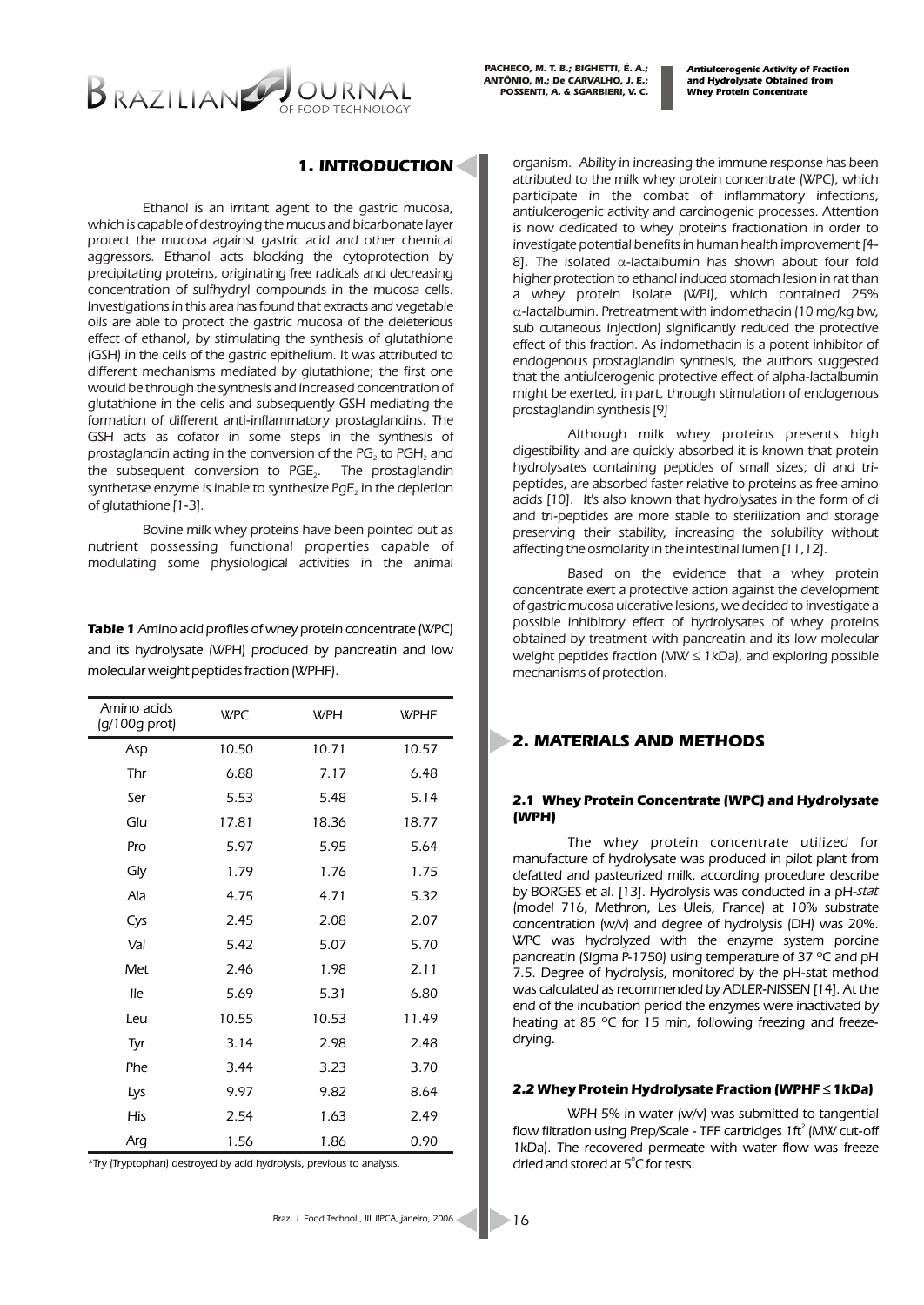

#### *2.3 Amino acids determination*

*Amino acids were determined in HPLC autoanalyzer (Dionex Dx-300) by separation in a cation exchange resin and post-column ninhydrin reaction. Quantification of the amino acids was based on an amino acid standard mixture (Pierce Kit 22).*

#### *2.4 Distribution of peptides and amino acids in the whole hydrolysate and 1kDa fraction*

*Quantification of peptides from proteolysis by molecular size distribution and free amino acids was possible using high-resolution molecular exclusion chromatography (SE-HPLC). Column Polish-(2-hidroxietilaspartamide)-silica (PHEA) 250 x 9.4, 5 m and 200A (PolylC, Columbia, MD) was used. The sample was dissolved 1% (w/v) in formic acid 0.05M and analyzed with a flow rate of 0.5mL/min, under isocratic conditions at room temperature for 35 minutes. The peaks were detected in the wavelengths of 230 nm. The free peptides and amino acids were quantified by the fast method of area corrected fraction by comparison with a standard curve [15].* 

#### *2.5 Drugs and reagents*

*Ethanol, sodium chloride, carbenoxolone (C4790), N- -L-arginine methyl esther (N5751), N-ethylmaleimide (NEM-E1271), indomethacin (I7378) and butathionine sulfoximine (BSO-B2515) were all Sigma reagent.*

#### *2.6 Animals and diets*

*The animals used were adult male rats of the Wistar strain weighing from 300-400g, acquired from the experimental animal center (CEMIB) of the University of Campinas, Campinas, São Paulo, Brazil. Prior to the experiment,* 

*ANTÔNIO, M.; De CARVALHO, J. E.; POSSENTI, A. & SGARBIERI, V. C.*  *Antiulcerogenic Activity of Fraction and Hydrolysate Obtained from Whey Protein Concentrate*

*the animals were maintained for at least seven days at the experimental laboratory at 20ºC and alternating cycles of 12 h*  light and 12 h dark, receiving commercial ration and water ad *libitum. PACHECO, M. T. B.; BIGHETTI, E. A.;*<br> *ANTÔNIO, M.; De CARVALHO, J. E.;*<br> *POSSENTI, A. & SGARBIERI, V. C.*<br> *POSSENTI, A. & SGARBIERI, V. C.*<br> *POSSENTI, A. & SGARBIERI, V. C.*<br> *IDDERERIERIERIERI, POSSENTI, A. A. EXPERI* 

*Ulcer induction. For induction of gastric mucosa ulcerative lesions, seven rats were used in each treatment. The experimental protocol was approved by the Ethics Committee for Animal Research of the University of Campinas in agreement*  with the ethical principles in animal research adopted by the *Brazilian College of Animal Experimentation (COBEA). The model was according to Robert [16], using saline solution (sodium cloride 0,9%) as negative control, carbenoxolone as positive control, WPC, WPH e WPHF as the testing sample. Absolute ethanol was used as the ulcerogenic agent. Details of the experiments are given in Figure1.* 

*Using the same model, two different experiments were performed, i.e., acute and repetitive oral administration of the WPH and WPHF. For the acute (single dosis) experiment the protocol was exactly as illustrated in Figure 1. For the repetitive dosis experiment, the animals were fasted 24 h prior to receiving the first treatment, as in the single dosis experiment. The rats were then fed commercial diet for 8 h followed by 16 h fasting when the second treatment was given. Thirty minutes after the second treatment all the rats received orally 1 mL absolute ethanol/animal. Elapsed 1 hour the animals were sacrificed by cervical dislocation, their stomach cut open, along the line of greater curvature, washed with saline for ulcerative lesions detection.* 

*Index of ulcerative lesions (ULI) The index of ulcerative lesions was evaluated by summing up the number of lesions, considering their size, and taking also into account other parameters like occurrence of hemorrhage, folding loss and discoloration, according to methodology of GAMBERINI et al* 

*Table 2 Effect of a single and double dosis of a WPC, WPH, WPHF and carbenoxolone in the protection of rat stomach ulcerative lesions caused by oral administration of absolute ethanol in rats.*

| Inductive Model | <b>Treatment</b>  | ULI <sup>'</sup> (mean + SEM) | Inhibition <sup>2</sup> of ULI $(%)$ |
|-----------------|-------------------|-------------------------------|--------------------------------------|
|                 | $WPC^3$           | $58.83 + 19.00*$              | 38.2                                 |
| Ethanol         | WPH <sup>4</sup>  | 32.8 $+$ 4.92***              | 65.5                                 |
| Single dose*    | WPHF <sup>5</sup> | 29.20 + 11.56***              | 69.3                                 |
|                 | Carbenoxolone     | $13.73 + 4.13***$             | 85.5                                 |
|                 | Saline            | $95.20 + 12.14$               |                                      |
| Ethanol         | WPC <sup>3</sup>  | $30.50 + 9.95***$             | 69.4                                 |
| Double dosis**  | WPH <sup>4</sup>  | 21.6 $\pm$ 4.7***             | 78.3                                 |
|                 | WPHF <sup>5</sup> | 35.28 $\pm$ 11.62***          | 64.6                                 |
|                 | Carbenoxolone     | $15.09 + 4.30***$             | 84.8                                 |
|                 | Saline            | $99.70 + 14.44$               |                                      |

<sup>1</sup> Ulcerative lesions index, <sup>2</sup>percentage inhibition of ulcerative lesions, <sup>3</sup>whey protein concentrate, <sup>4</sup>whey protein hydrolysate, <sup>5</sup>whey protein hydrolysate fraction (MW < 1kDa).  $*$  ANOVA F<sub>(2,14)</sub> = 87.5 p < 0.001, Duncan test  $***p$  < 0.001,  $*p$  < 0.05 referred to saline.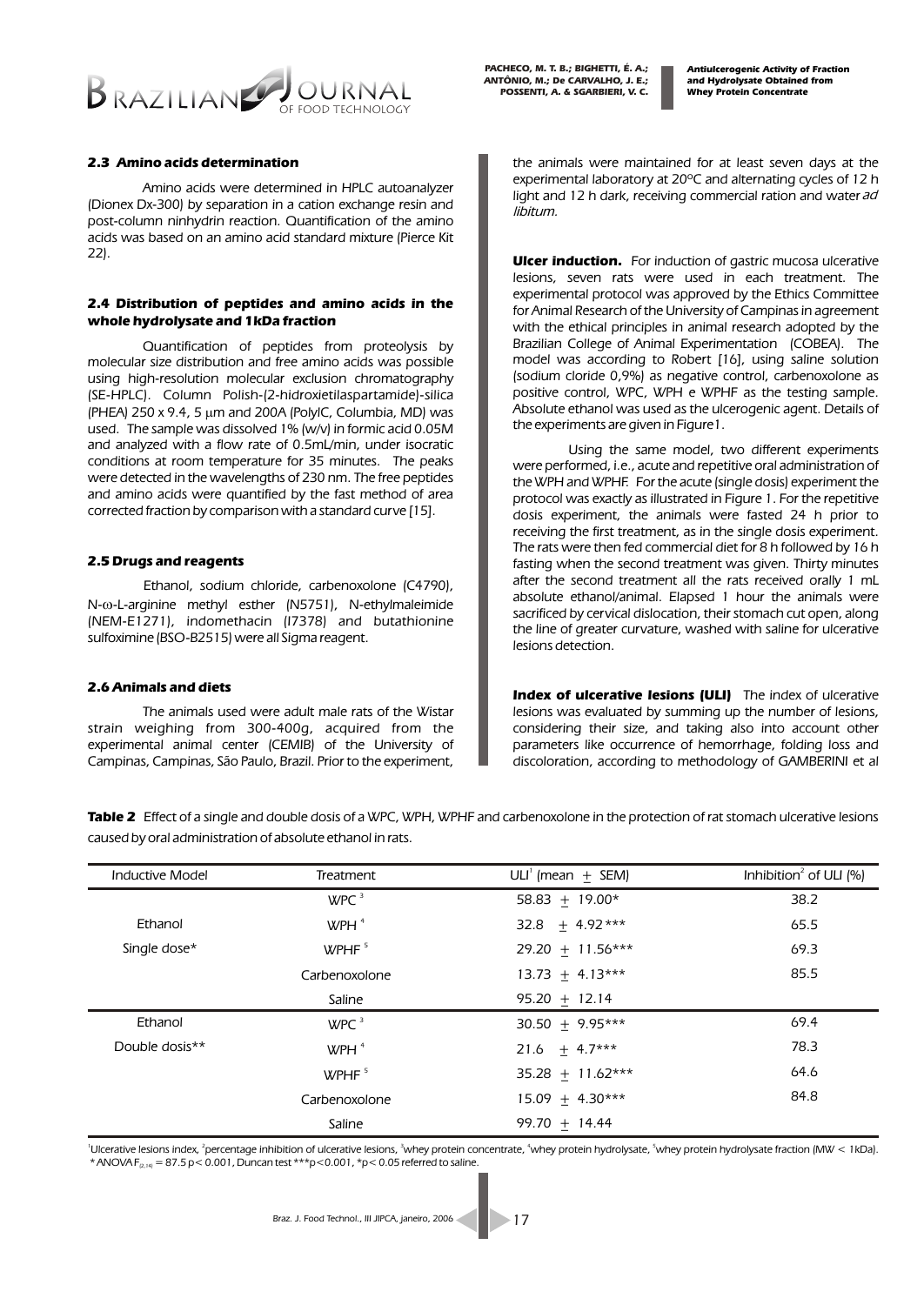# BRAZILIAN<sup>O</sup>



*Figura 1 Experimental protocol for the induction of stomach ulcer in rats by absolute ethanol oral administration.*

*[17] with the following criteria (where n\* = number of ulcers found):* 

*Loss of normal morphology, 1point/ Mucosa discoloration, 1point/ Mucosal edema, 1point, Hemorrhages, 1 point/ Petechial points (until 9), 2 points/ Petechial point (10 or more), 3points/ Ulcers (up to 1 mm), n\* x 2 points/ Ulcers (> 1 mm or more), n\* x 3 points/ Perforated ulcers, n\* x 4 points*

*Percent Ulcerative Lesion Inhibition (ULI %). The percentage inhibition of ulcerative lesions was calculated by comparing the lesions in the testing sample treatment with the negative control (saline) treatment. The following expression was used [17]:* 

*ULI(%)=average negative control average test sample / average negative control x 100*

*Estimation of the effective dose. The effective dosis (ED ) <sup>50</sup> was determined by using the single dosis protocol and increasing dosis of 250, 500, 750 and 1000 mg/kg body weight (bw) of WPC were administered orally to the rats after 24 hours*  of fasting. The estimed ED<sub>50</sub> was determined by use a linear *regression equation. The dose of 1000mg/kgbw was standardized for all treatments [8].*

*Treatment with N-ethylmaleimide (NEM). Participation* 

*of sulfhydryl (SH) compounds on the protection of stomach ulcerative lesions by ethanol were performed the repetitive treatments (double dosis). Groups of 5 male Wistar rats (300- 400 g) were submitted to fasting for 24 h before the first treatment, using saline solution as negative control, WPH and WPHF as the testing sample, as for the single dosis. After the first treatment, the animals were fed a commercial ration for 8 hours, followed by 16 hours fasting. Then three groups (5 rats) received subcutaneous injection (10 mg/kg bw) of Nethylmaleimide (NEM). Thirty min after NEM injection one group (5 rats) received orally 10 mL/kg bw of saline (negative control), the other two groups received a 1000mg/kg body weigh of either WPH or WPHF. Thirty min after treatments all the rats were orally administered with 1 mL/animal of absolute ethanol (ulcerogenic agent). One hour after ethanol administration the animals were sacrificed by cervical dislocation, the stomachs were removed, cut open along the line of greater curvature, washed with saline and the index of ulcerative lesions (ULI) determined [17].* 

*Treatment with butathionine sulfoximine (BSO). To evaluate the importance of glutathione in the cytoprotection mechanism by WPH or WPHF, a protocol similar to NEM was applied [18]. Intraperitoneal injection (4 mmol/kg bw) of butathionine sulfoximine (BSO) was given for all treatments.*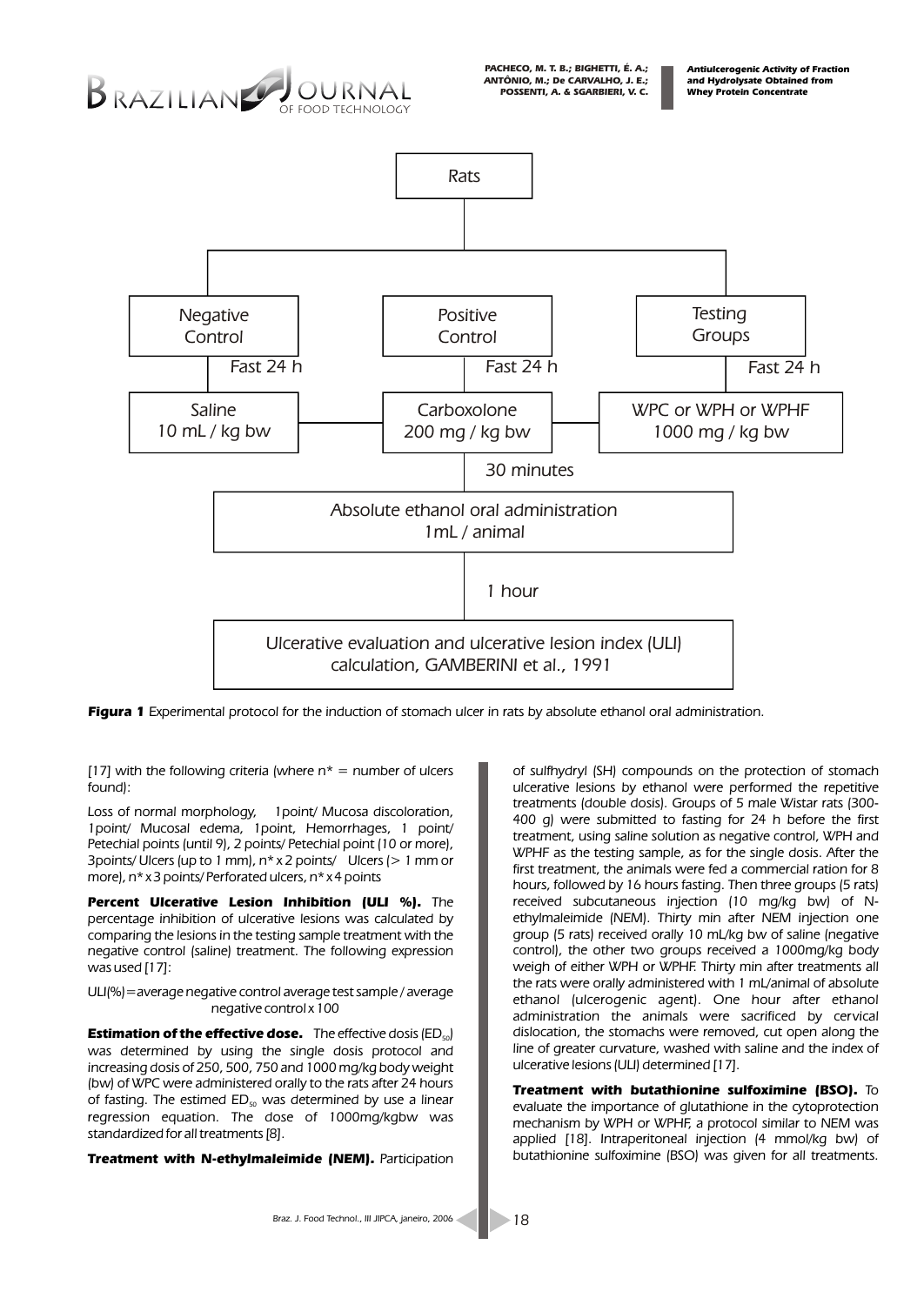

*Antiulcerogenic Activity of Fraction and Hydrolysate Obtained from Whey Protein Concentrate*

*After four hours after BSO injection was given a second dosis*  with test treatment (WPH, WPHF). The negative control *received saline (10 mL/kg bw) again. Thirty minutes after this second treatment, the ethanol (1mg/animal) was given orally to all the rats, and 1 hour later the animals were sacrified for stomach ULI determination [17].* 

*Treatment with indomethacin (IND). The participation of endogenous prostaglandin in the protection mechanism by WPH or WPHF was examined by using the method described by MARTIN et al. [19] in repetitive dosis. Thirty minutes prior to the administration of the second treatments (WPH, WPHF and saline) 10 mg/kg body weight of indomethacin was given subcutaneously. After 1 hour the rats were then treated by ethanol model (1 mL/animal) and 1 hour later the animals were sacrificed by cervical dislocation, the stomachs removed, cut open, and ulcerative lesion index (ULI) determined.* 

#### *Treatment with N - L-arginine methyl esther (L-NAME)*

*To determinate the role of nitric oxide in the cytoprotection the animals received a subcutaneous injection (5mg/kgbw) of L-NAME (N - L-arginine methyl ester), in double dosis treatment, conform prior experimental protocol. After thirty minutes, all animal groups received orally the respective test treatment (WPH or WPHF) and saline. After an hour, the animals were orally administrated with absolute ethanol (1mL/animal). These animals were sacrificed one hour later and their stomachs were removed and opened along the greater curvature. The lesions were evaluated and the ulcerative index lesion (ULI) was calculated [17].*

*Statistical analysis. Experimental results were submitted to analysis of variance (ANOVA). Differences among means were evaluated by the Duncan test at a minimum critical significant level of 5% probability (p 0.05).*



*Figura 2 Distribution of peptides by molecular weight: WPH, Whey protein hydrolysate; WPHF, fraction < 1kDa; F1, peptides with more than 7 amino acids residues; F2, peptides with 4-7 amino acids residues; F3, peptides with 2-3 amino acids residues and F4, free amino acids.*

# *3. RESULTS AND DISCUSSION*

#### *3.1 Amino acid profiles*

*Amino acids predominant in the WPC are aspartic acid, threonine, glutamic acid, leucine, and lysine (Table 1). The high content of branched chain amino acids, leucine particularly, has been emphasized in the literature as important for regeneration of tissues in multiple traumas and burns [20]. Another important characteristic of whey proteins is the low content aromatic amino acids. The 1:1 ratio of methionine to cysteine makes the WPC similar to human milk. Hydrolysis procedure did not modify the amino acid composition of WPH. However the ultrafiltration process to obtain the WPHF resulted in some amino acids increase such as Ile, Leu, Thr, Glu, Ala and Val. The sulphur amino acids were little altered (Cys + Met).*

#### *3.2 Composition and distribution of peptides and amino acids in a total hydrolysate and fraction low MW ( 1KDa)*

*The distribution of peptides in the WPH can be seen in Figure 2. The basic difference between WPH and WPHF consists in the prevalence in WPH of peptides with more than seven amino acids residues (F1) while in the WPHF predominate peptides with two and three amino acids residues (F3) and free amino acids (F4). Figure 2 shows those peptides with more than seven amino acids residues accounts for about 25% of the WPH composition and only 10% of WPHF composition (F1). Peptides with four to seven (F2) amino acids residues represent about 30% of the whole sample. 15% of WPH and 20% of WPHF composition are formed of peptides with two or three amino acids residues, approximately. The free amino acids account for 25% and 37% the WPH and WPHF, respectively.*

#### *3.3 Evaluation of the Antiulcerogenic Activity*

*In the acute model of induced ulcer by ethanol the WPC was used as reference and presented an index of ulcerative lesion (ULI) superior to the whey protein hydrolysate (WPH) and the whey protein hydrolysate fraction (WPHF) in the dose of 1000mg/kg bw (Table 2). The results of ULI presented significance difference (p< 0.001) referent to the negative control (saline treatment).*

*Results of double dose treatment of hydrolysates showed similar statistics, indicating of protective effect of the samples, which was inferior to the one presented by carbenoxolone (positive control). The WPC was more effective in double dosis inhibiting about 70% the ULI, while carbenoxolone inhibited 85% for the ethanol model and double dose. Theses results are similar to the ones reported by LOGUERCIO et al. [2]. The whey protein hydrolysate fraction (MW < 1kDa) was already efficient in the first dose and conserved or extended its protective effect for repetitive dosis in the ethanol model. All treatment presented significant difference (p<0.001), based on saline values (negative control).*

#### *3.4 Evaluation of the cytoprotection mechanisms*

*This study was based on the hypothesis that the* 

*19*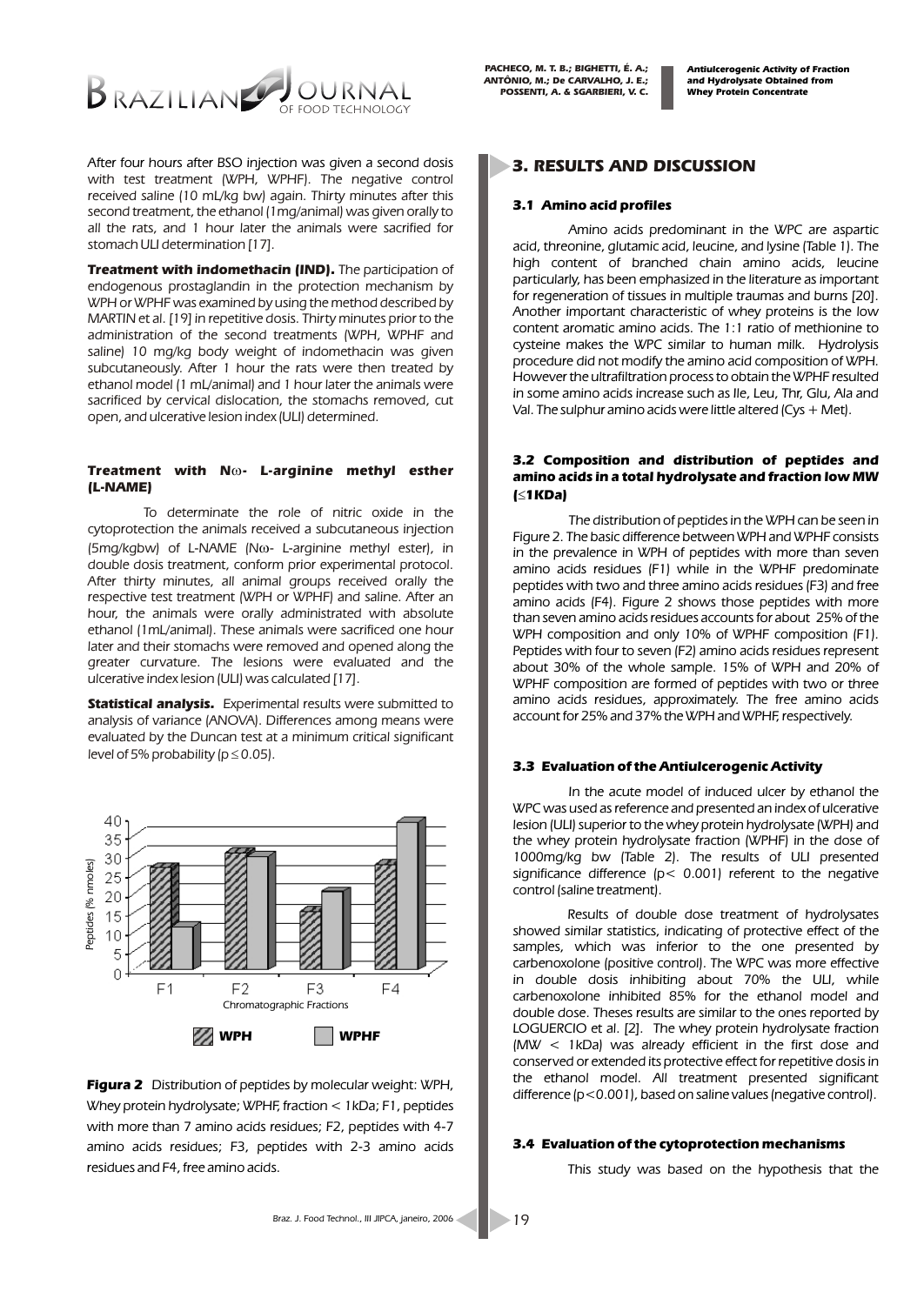

*protective effect against ulceration of milk whey protein could be attributed to the high sulphur amino acids content as well as to several sequences glutamic acid-cystine found in these proteins and considered essential for efficient glutathione biosynthesis. In the small MW fraction (MW< 1kDa) with peptides of fewer amino acids residues it is expected that more efficient absorption and biological utilization than for the intact protein (WPC) or whole hydrolysate (WPH). Some of these small peptides with the glutamic acid-cystine sequences would serve as preferred substrate for glutathione biosynthesis.* 

#### *3.5 Alkylation of total sulfhydryl groups with Nethylmaleimide (NEM)*

*N-ethylmaleimide (NEM) is used to temporarily block "in vivo" the function of all active SH groups in the body. The treatment consists of NEM prior to the treatment with saline and with the experimental treatments. Table 3 show the effects of blocking different metabolic routs with specific blocking agents on the protection of gastric mucosa by whey protein hydrolysate (WPC) and low MW hydrolysate fraction (WPHF) compared with saline plus specific blocking agent as negative control.*

*When total SH groups were blocked with NEM the ULI remained quite high and differed from the negative control (p<0.01) indicant that treatment with NEM interferes with WPH and WPHF efficiency in protecting the gastric mucosa of ethanol ulceration.*

*The interference of about 36% in both WPH and WPHF mucosa protection suggest that total active sulfhydryl compounds play an important role on mucosa protection by whey protein hydrolysates. The sulphur amino acids content of whey protein (5.0g/100g protein) is considerably higher than most dietary proteins. The proteins -lactoglobulin, bovine serum albumin, -globulins, lactoferrin and lysozyme are rich source of sulphur amino acids [22].* 

*According to SAZBO [21] and TAUCKECHI [22], both sulphur amino acids and glutathione seem to inhibit free radicals and prevent an increase in vases permeability in the mucosa promoted by the action by ethanol.* 

#### *3.6 Participation of glutathione*

*Treating the rats with intraperitoneal injection of butathionine sulfoximine (BSO) specifically blocks the glutathione biosynthesis. As shown in Table 2 this treatment did not interfere severely with the efficacy of WPH and WPHF to protect the stomach mucosa. Compared with negative control the mucosa protection continued highly significant (p< 0.001) for both WPH and WPHF, corresponding to a high percentage (60 - 65%) of inhibition the ULI, even after treatment with BSO. These results suggests that glutathione synthesis was relatively unimportant in these experiments, in spite of demonstration [23] that undenatured whey protein concentrate (WPC) promoted an important stimulus to glutathione synthesis in*  various tissues, including gastric mucosa. ROSANELI [8] *demonstrated that WPC offered a high level of protection against ulcerative lesions caused by ethanol, suggesting that SH-compounds and glutathione played an important role as protecting agents.*

#### *3.7 Nitric oxide cycle*

*Nitric oxide is an endogenous substance that enhances the mechanisms of gastric cytoprotection increasing mucosal blood flow and inhibiting the release of oxygenated metabolites and proteases from leucocytes in the gastric microcirculation. The nitric oxide also modulates the secretion of some cellular growth factors, mainly the epidermal growth factor [24]. The participation of nitric oxide was evaluated on ethanol induced ulcer model with previous administration of N -L- argininemethyl ester (L-NAME), a NO-synthetase inhibitor. Under these conditions, the WPH and WPHF maintained the antiulcerogenic activity suggesting that nitric oxide could not be involved in the antiulcerogenic activity of these treatments (Table 2 and 3).*

*After treatment with L-NAME the protecting capacity to the mucosa of WPH and WPHF remained very high and significant in relation the negative control (p<0.001). The protection offered after of 75 - 76% compared to the negative control.*

#### *3.8 Participation of prostaglandin (PGE ) <sup>2</sup>*

*Prostaglandins protect the gastric mucosa through many mechanisms, such as decrease of acid secretion, bicarbonate and mucus production as well increasing the* 

*Table 3 Effect of pretreatment with various blocking agents on the protective effect of WPH and WPHF on % inhibition of (index of ulcerative lesions) ULI using double dosis ethanol model in rats.*

| Treatment                     | ULI<br>(mean±SEM)            | ULI<br><b>INIBITION (%)</b> |
|-------------------------------|------------------------------|-----------------------------|
| $WPH + NEM$ <sup>(a)</sup>    | $56.8 \pm 15.4**$            | 36.61                       |
| $W$ PHF+NEM                   | 58.0 $\pm$ 22.1**            | 35.27                       |
| SALINE + NEM                  | 89.6 $\pm$ 11.7              |                             |
| $WPH + L-NAMF$ <sup>(b)</sup> | $23.6 \pm 7.8***$            | 76.45                       |
| WPHF+L-NAME                   | $25.0 \pm 8.5***$            | 75.05                       |
| SALINE+L-NAME                 | $100.2 \pm 17.5$             |                             |
| $WPH+BSO(c)$                  | $32.2 \pm 14.0***$           | 65.74                       |
| $W$ PHF+BSO                   | $37.2 \pm 16.9***$           | 60.43                       |
| SALINE+BSO                    | $94.0 \pm 15.4$              |                             |
| $WPH+IND$ <sup>(d)</sup>      | $32.8 \pm 7.3**$             | 51.76                       |
| WPHF+IND                      | 60.2 $\pm$ 9.1 <sup>ns</sup> | 11.47                       |
| SALINE+IND                    | 68.0<br>$±$ 14.1             |                             |

*(a) ANOVA F*<sub> $\beta,16$ </sub> = 9.2 p < 0.01, Duncan's test \*\*p < 0.01; *(b) ANOVA F*<sub> $\beta,16$ </sub> = 24.0  $p < 0.01$ , Duncan's test \*\*\* $p < 0.001$ ; (c) ANOVA  $F_{(3,20)} = 93.5$   $p < 0.001$ , Duncan's *test \*\*\*p< 0.001; (d) ANOVA*  $F_{\beta,16}$  *= 76.4 \*\*p<0.01, Duncan's test \*\*p< 0.01. ns = non significant. Statistical was perfomed for all different blocks of experiments (a,b,c,d). Saline plus the specific blocking agent was considered as negative control. NEM, N-ethymaleimide; L-NAME, N -L-argininemethyl esther; BSO, butathionine sulfoximine; IND, indomethacin.*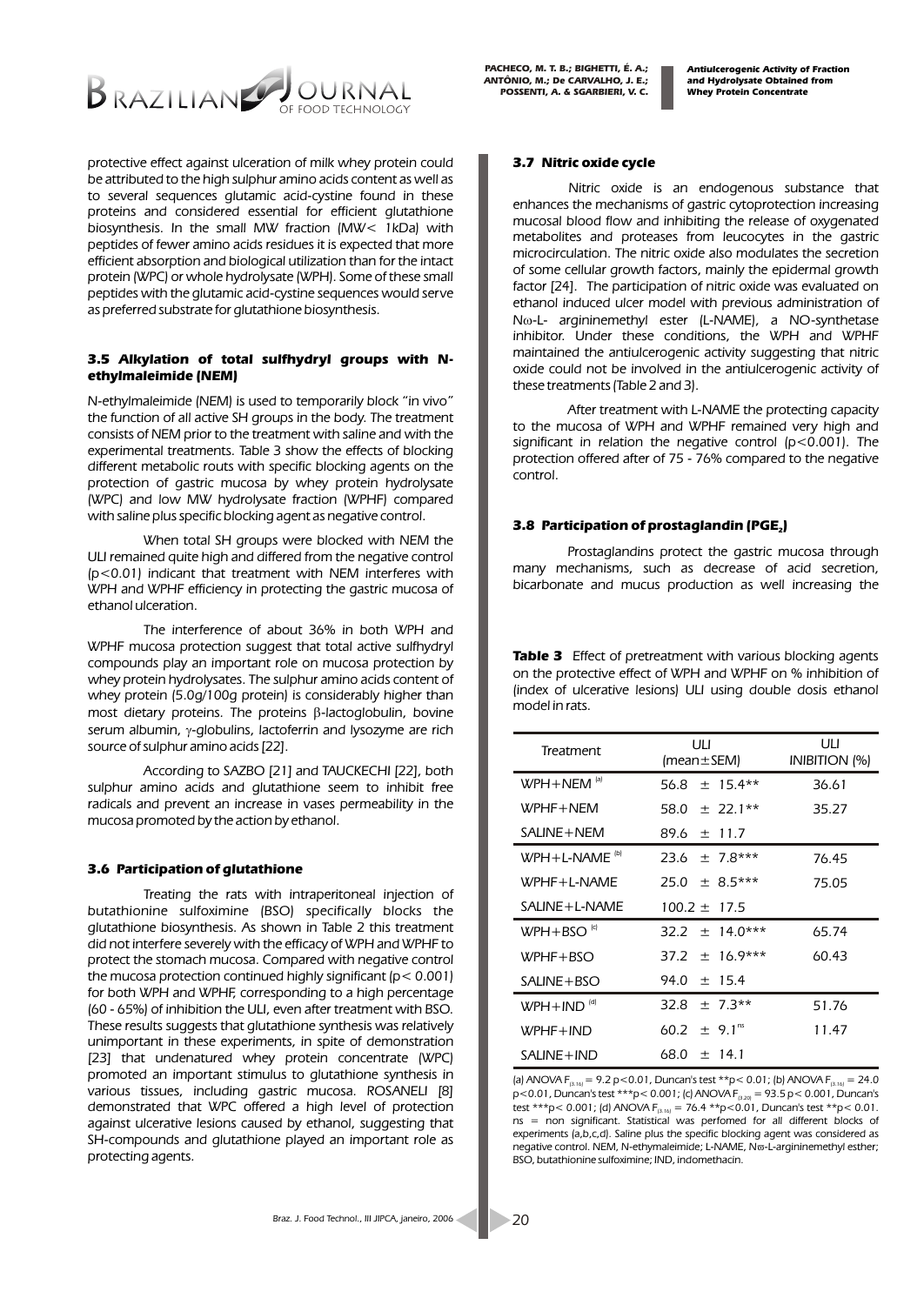

*Antiulcerogenic Activity of Fraction and Hydrolysate Obtained from Whey Protein Concentrate*



*mucosal blood flow [25]. The indomethacin is a drug that inhibits the ciclooxogenase enzyme involved in prostaglandin synthesis. After treatment with indomethacin the*  antiulcerogenic activity was maintained for WPH, suggesting *that these sample there was no interference of prostaglandins on gastric cytoprotection. However the cytoprotection activity to the gastric mucosa of WPH was drastically reduced to a non significant leve (11.5%) only of prostaglandins production suggesting that the gastric cytoprotection of WPHF is highly dependent on prostaglandin action.* 

*The behavior observed for WPH was quite different from that of WPHF. Blocking the synthesis of PG, by indomethacin administration did not eliminate WPH mucosa protection remaining significant (p< 0.01) relative to the negative control (52% protection).*

# *4. CONCLUSION*

*In this work it was possible to develop and to standardize the conditions for attainment of two products with active physiological properties: hydrolysate of whey proteins concentrate (WPH) with high hydrolysis degree (20%) and whey proteins fractioned hydrolysate (WPHF) contend peptides with molecular weight below of 1kDa. WPC pancreatin hydrolysate (20% DH) was separated into 4 peptides fractions (F1-F4). F1 contained peptides with more than seven amino acids residues. F2 and F3 contained peptides in the range of 2 7 amino acids residues and F4 contained only free amino acids. WPC, WPH and peptides fraction smaller than 1kDa showed gastric antiulcerogenic activity on rats treated with ethanol. Inhibition of ulcerative lesions raged from 38.2% (WPC) to 69.3% (WPHF), compared to carboxolona (85.5% positive control) in single dosis experiments. For double dosis treatments inhibition ranged from 64.6% (WPHF) to 78.3% (WPH), compared to carboxolona (84.8%). The most effective route of protection seemed to be gastric cytoprotection by active sulfhydryl compounds and stimulation of prostaglandin production.*

# *5. REFERENCES*

*1. EL-DAKHAKHNY M, BARAKAT M, EL-HALIM A, ALY*  SM. Effects of Nigella sativa on gastric secretion and etanol *induced ulcer in rats. J Ethopharmacol, 72:299-304, 2000*

*2. LOGUERCIO LC, TARANTO D, BENEDUCE F. Glutathione prevents ethanol induced gastric mucosal damage and depletion of sulfhydryl compounds in humans. Gut, 34: 161-165, 1993.*

*3. HIROISHI H, SHIMADA T, IVEY KJ, TERANO A. Role of anti-oxidant defenses against ethanol-induced damage in cultures of rat gastric epithelial cells. J. Pharm Exp Therapeutic, 289:103-109, 1999.*

*4. KENNEDY RS, KNOK GP, BOUNOUS G, BARUCHEL S, LEE TDG. The use of a whey protein concentrate in the treatment of patients with metastatic carcinoma: phase I-II*  *clinical study. Anticancer Res, 15: 2643-2650, 1995.*

*5. ANDERSON ME. Glutathione: an overiew of biosynthesys and modulation. Chemico-Biological Interact, 111-112:1-14, 1998.*

*6. BARUCHEL S, VIAU G. In vitro selective modulation of cellular glutathione by a humanized native milk protein isolate in normal cells and rat mammary carcinoma model. Anticancer Research, 16: 1095-1100, 1996.*

*7. MCINTOSH GH, ROYLE PJ, LE LEU PK. Whey protein as functional food ingredients? Int Dairy J 8: 425-434, 1998.*

*8. ROSANELI CF, BIGHETTI AE, ANTÔNIO MA, CARVALHO JE, SGARBIERI VC. Efficacy of a whey concentrate on the inibition of stomach ulcerative lesions caused by ethanol ingestion, J Medic Food 5: 221-227, 2002.*

*9. MATSUMOTO H, SHIMOKAWA Y, USHIDA Y, TOIDA T, HAYASAWA H. New biological function of bovine alphalactalbumin: protective effect against ethanol and stressinduced gastric mucosal injury in rats. Biosci Biotechnol Biochem 65: 1104-1111, 2001.*

*10. GRIMBLE RF, GRIMBLE G. Immunonutrition: Role of sulfur amino acids, related amino acids, and polyamines. J Nutr 14:605-610, 1998.*

*11. ADIBI AS. Intestinal transpot of dipeptides in man: relative importance of hydrolysis and intact absorption. J Clin Invest 50: 2266-2275, 1987.*

*12. CLEMENTE A. Enzymatic protein hydrolysates in human nutrition. Trends Food Sci Tecnol 11: 254-262, 2000.*

*13. BORGES PFZ, SGARBIERI VC, DIAS NGP, JACOBUCCI HB, PACHECO MTB, BALDINI V LS. Produção piloto de proteínas de leite bovino: Composição e valor nutritivo. Braz J Food Technol 52; 1-8, 2001.*

*14. ADLER-NISSEN J. Methods in Food proteins Hydrolysis, In Enzymatic Hydrolysis of Food Proteins. Elsevier Applied Science Publishers, London, pp: 110-131, 1986.*

*15. SILVESTRE MPC, HAMON M, YVON M. Analyses of protein hydrolysates. 1.Use of poly(2-hydroxyethilaspartamide)-silica column in size-exclusion chromatography for the fractionation of casein hidrolysates. J Agric Food Chem 42: 2778-2782, 1994.*

*16. ROBERT A. Cytoprotection by prostaglandins. Gastroenterol 77:761-767, 1979.*

*17. GAMBERINI MT, SKORUPA LA, SOUCCAR C, LAPA AJ. Inhibition of gastric secretion by a water extract from Baccharis triptera, Mart. Mem. Ins. Oswaldo Cruz, 86: 137-139, 1991.*

*18. BARUCHEL S, VIAU G. In vitro selective modulation of cellular glutathione by a humanized native milk protein isolate in normal cells and rat mammary carcinoma model. Anticancer Research 16:1095-1100, 1996.*

*19. MARTIN MJ, LA CASA C, LASTRA C A, CABEZA J, VILLARGAS J, MOTILVA V. Antioxidant mechanisms envolved in gastroprotective effects of quercetin. Z Naturforsch 53: 82- 88, 1998.*

*20. BRENNAN MF, CERRA F, DALY JM, FISCHER JE, MOLDAWE LL, SMITH RJ, VINNARS E, WANNEMACHER R,*